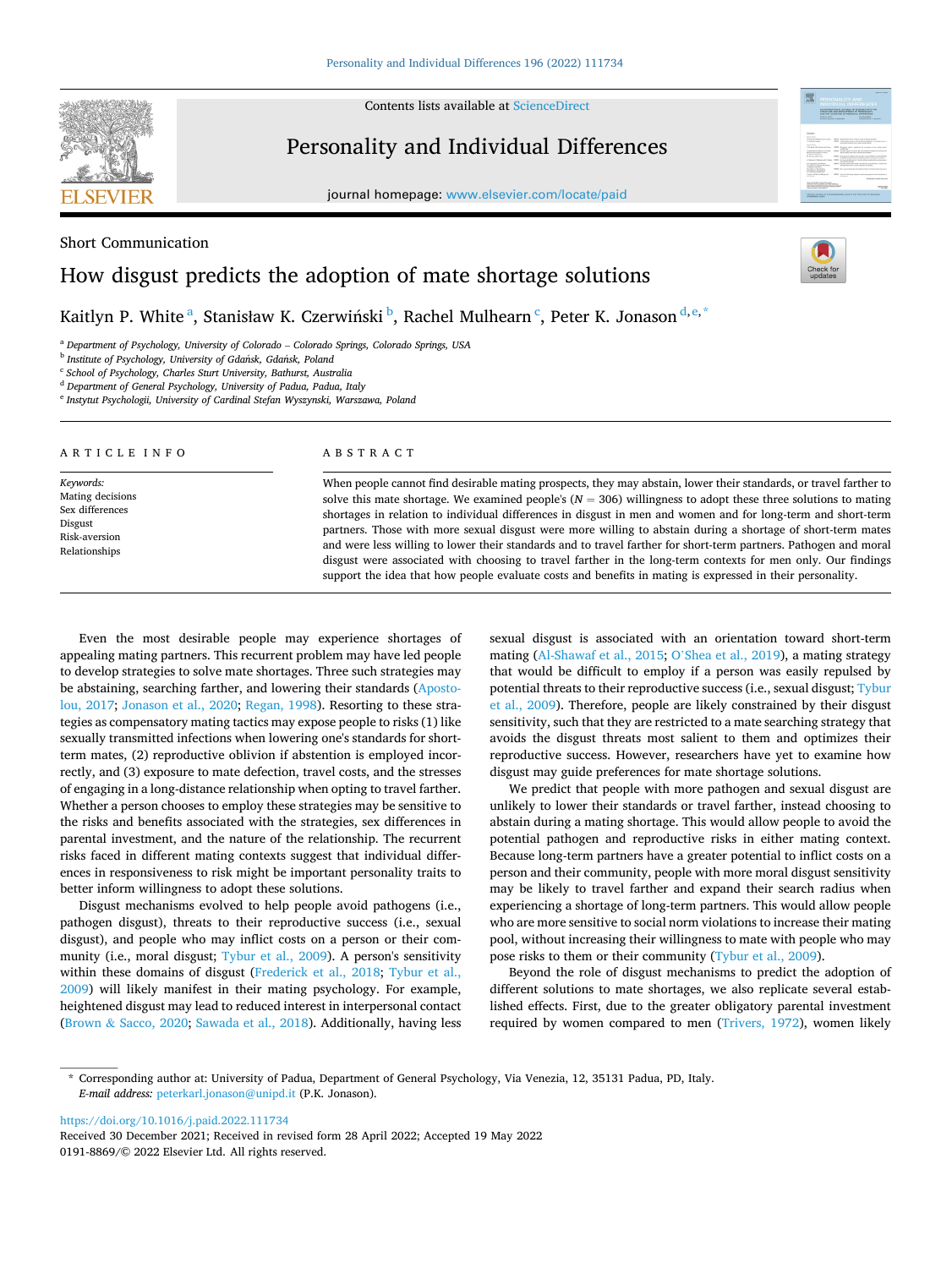have a greater disgust sensitivity than men do [\(Al-Shawaf et al., 2015](#page-2-0); [Crosby et al., 2020](#page-2-0); [Tybur et al., 2009](#page-3-0)). We seek to replicate these sex differences in disgust. Alternatively, given the robust sex differences in mating psychology (Buss & [Schmitt, 1993](#page-2-0); [Trivers, 1972\)](#page-3-0), we expect to replicate sex differences in the appeal of these solutions from previous research [\(Jonason et al., 2020](#page-2-0)). Men should be more willing to lower their standards for short-term mates given the potential reproductive benefits ancestral men could have amassed through opportunistic matings, whereas because of the higher costs women may face for making mating mistakes, they should be more willing to abstain than men.

#### **1. Method**

#### *1.1. Participants & procedures*

Participants were 306 (131 men) Amazon Mechanical Turk workers from America who were 18 to 68 years old (*M* = 27.87, *SD* = 9.04) and signed up to participate in a "relationship research" study. We determined our sample size based on the average effect size ( $r \approx 0.20$ ) in personality psychology and the guidelines ( $N \approx 250$ ) for reducing estimation error (Gignac & [Szodorai, 2016](#page-2-0)). Participants provided tick-box consent, completed a series of self-report measures, completed a demographics questionnaire, and were thanked and debriefed. The ethical board at Charles Sturt University (H20189) approved our study.

### *1.2. Measures*

Individual differences in disgust were measured with the Three Domains of Disgust Scale ([Tybur et al., 2009\)](#page-3-0). The scale is composed of 21 items where participants were asked to rate how disgusting (1 = *Not at all disgusting*; 7 = *Extremely disgusting*) each item was to them. Seven items reflected each of the domains of sexual (e.g., "A stranger of the opposite sex intentionally rubbing your thigh in an elevator."), pathogen (e.g., "Seeing some mold on old leftovers in your refrigerator."), and moral (e.g., "Forging someone's signature on a legal document.") disgust. We averaged items to create indexes of each trait, where sexual disgust was correlated  $(p < .01)$  with pathogen (0.45) and moral (0.31) disgust, and pathogen and moral disgust were correlated (0.31).

Individual differences in response to mating shortages were measured by first asking participants to imagine an inability to find mates (i.e., "For the next questions, imagine you are single and are struggling to find a prospective short-term/long-term partner, you have been actively trying for 6 months. Think about how that would make you feel and answer the questions below with that in mind."). Participants were then asked how likely (1 = *Not at all*; 5 = *Very Much*) they would be to search farther in distance from them, to lower their standards of how particular they are about whom they date, or to make no changes at all and remain single.

#### **2. Results**

We began with a 2 (sex)  $\times$  2 (mating context)  $\times$  3 (solutions) mixed model ANOVA (see Table 1). We found a main effect for mate shortage solutions (*F*[2, 608] = 63.45,  $p < .01$ ,  $\eta_p^2 = 0.17$ ), revealing lowering standards as the, overall, least popular solution. Solutions and sex interacted  $(F[2, 608] = 9.39, p < .01, \eta_{p}^{2} = 0.03)$  such that men were more willing than women to lower their standards (*t*[304] = 4.23, *p <* .001, Cohen's  $d = 0.49$ ) and travel farther ( $t$ [304] = 2.22,  $p = .03$ ,  $d =$ 0.26), but were less willing to abstain  $(t[304] = 2.12, p = .04, d = 0.25)$ . Solutions and mating context also interacted (*F*[2, 608] = 58.51, *p <* .01,  $\eta_{\rm p}^2 = 0.16$ ). Abstaining (*t*[305] = 5.55, *p* < .001, *d* = 0.32) and lowering standards ( $t$ [305] = 5.03,  $p$  < .001,  $d$  = 0.29) were more popular in the short-term context than in the long-term context. Traveling farther (*t*   $[305] = 9.23, p < .001, d = 0.53$  was more popular in the long-term than in the short-term context. In the short-term context  $(F[2, 305] =$ 36.82,  $p < .01$ ,  $\eta_{\rm p}^2 = 0.11$ ,  $d = 0.35$ ) abstaining was the most popular

## **Table 1**

| Descriptive statistics and sex difference tests for solutions to mate shortages and |  |
|-------------------------------------------------------------------------------------|--|
| the domains of disgust.                                                             |  |

|                                  | Mean (SD) |        |        | t         | d       |
|----------------------------------|-----------|--------|--------|-----------|---------|
|                                  | Overall   | Men    | Women  |           |         |
| Abstaining <sub>STM</sub>        | 3.26      | 3.08   | 3.41   | $-2.03*$  | $-0.24$ |
|                                  | (1.41)    | (1.42) | (1.39) |           |         |
| Lowering                         | 2.31      | 2.62   | 2.09   | $3.87**$  | 0.46    |
| standards <sub>stm</sub>         | (1.22)    | (1.19) | (1.19) |           |         |
| Traveling farther <sub>stm</sub> | 2.66      | 2.90   | 2.48   | $2.80**$  | 0.35    |
|                                  | (1.29)    | (1.38) | (1.19) |           |         |
| Abstaining $_{LTM}$              | 2.76      | 2.63   | 2.86   | $-1.44$   | $-0.17$ |
|                                  | (1.38)    | (1.40) | (1.36) |           |         |
| Lowering                         | 1.97      | 2.18   | 1.81   | $3.13**$  | 0.39    |
| standards $_{lm}$                | (1.02)    | (1.10) | (0.93) |           |         |
| Traveling farther $_{lm}$        | 3.42      | 3.48   | 3.38   | 0.74      | 0.09    |
|                                  | (1.22)    | (1.17) | (1.26) |           |         |
| Sexual disgust                   | 3.47      | 2.77   | 3.99   | $-9.96**$ | $-1.06$ |
|                                  | (1.33)    | (1.13) | (1.22) |           |         |
| Pathogen disgust                 | 4.35      | 4.05   | 4.57   | $-4.64**$ | $-0.55$ |
|                                  | (1.00)    | (0.94) | (1.00) |           |         |
| Moral disgust                    | 4.64      | 4.39   | 4.82   | $-2.58**$ | $-0.32$ |
|                                  | (1.44)    | (1.50) | (1.37) |           |         |

*Note*. STM = short-term mating; LTM = long-term mating; *d* is Cohen's *d* ([https:](https://lbecker.uccs.edu/)  [//lbecker.uccs.edu/\)](https://lbecker.uccs.edu/). \* *<sup>p</sup><sup>&</sup>lt;* .05. \*\* *<sup>p</sup><sup>&</sup>lt;* .01.

solution, followed by traveling farther and, then lowering standards. In the long-term context, traveling farther  $(F[2, 305] = 100.73, p < .01, \eta_p^2$  $= 0.25, d = 0.57$ ) was the most popular, followed by abstaining, and then lowering standards.

Women had more disgust sensitivity than men in all three domains. In [Table 2](#page-2-0) we report the correlations between the disgust traits and willingness to adopt different solutions to long-term and short-term mate shortages overall and in each sex. Sexual disgust was positively correlated with abstaining and negatively correlated with lowering standards and traveling farther in short-term contexts. Within the sexes, pathogen and moral disgust were associated with choosing to travel farther in the long-term context for men only.

#### **3. Discussion**

When people fail to achieve their mating goals, what they do is an important question to both understand the mating psychologies of people and inform people's efforts to find a partner. This study provides insight into how disgust sensitivity may be related to solutions chosen during mating shortages. In addition to replicating sex differences in disgust [\(Tybur et al., 2009\)](#page-3-0) and willingness to adopt different compensatory mating tactics ([Jonason et al., 2020](#page-2-0)), we found that sexual disgust was positively correlated with abstaining in short-term contexts and negatively correlated with lowering standards and traveling farther in short-term context. This supports the notion that sexual disgust motivates the avoidance of threats to a person's reproductive success ([Tybur et al., 2009](#page-3-0)). Pathogen and moral disgust were associated with choosing to travel farther in the long-term context for men only, and men with high moral and pathogen disgust were willing to incur travel costs to not incur costs associated with the other compensatory mating tactics. That is, these men are uninclined to abstain, because of the costs to their reproductive success, and are uninclined to lower their standards, because of the threat to their reproductive success. Instead, traveling farther is a more appealing option that allows men to be selective in their mates without severely limiting their mating opportunities.

#### *3.1. Limitations & Conclusions*

Despite the straightforward replication and extension nature of our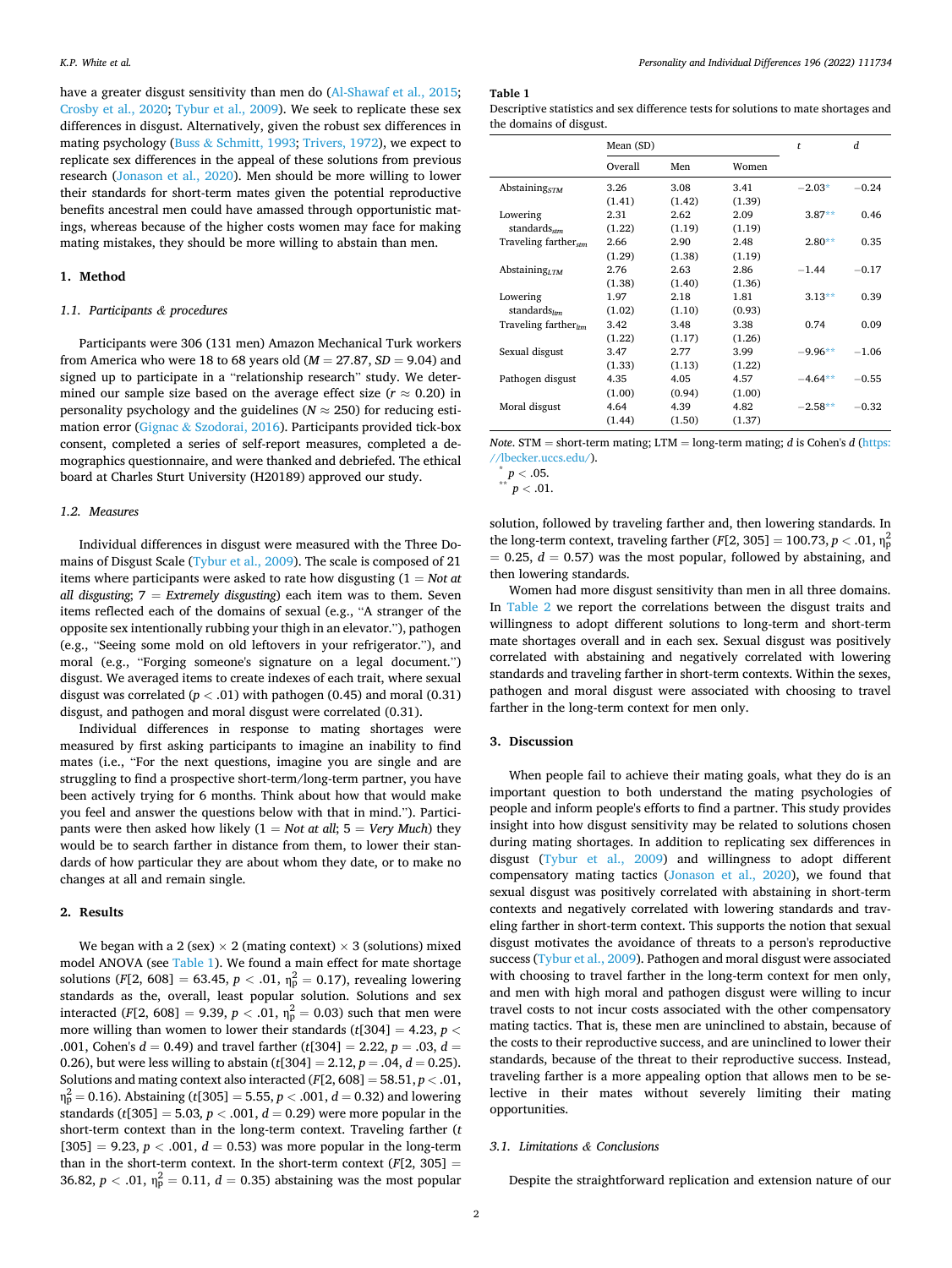<span id="page-2-0"></span>**Table 2** 

Correlations between the domains of disgust and solutions to mate shortages as a function of mating context and the sex of the participant.

| Abstaining         |            | Pathogen disgust ( $\alpha = 0.73$ )<br>Sexual disgust ( $\alpha = 0.82$ ) |             |            |            | Moral disgust ( $\alpha = 0.90$ ) |            |            |             |
|--------------------|------------|----------------------------------------------------------------------------|-------------|------------|------------|-----------------------------------|------------|------------|-------------|
|                    | <b>STM</b> | <b>LTM</b>                                                                 | Steiger's z | <b>STM</b> | <b>LTM</b> | Steiger's z                       | <b>STM</b> | <b>LTM</b> | Steiger's z |
| Overall            | $0.32**$   | 0.08                                                                       | $3.87**$    | 0.05       | 0.05       | $-0.11$                           | $-0.02$    | $-0.05$    | 0.45        |
| Men                | $0.31**$   | $-0.01$                                                                    | $3.53**$    | 0.03       | $-0.04$    | 0.77                              | 0.02       | $-0.05$    | 0.80        |
| Women              | $0.30*$    | 0.08                                                                       | $2.46*$     | 0.01       | 0.09       | $-0.85$                           | $-0.09$    | $-0.08$    | $-0.18$     |
| Fisher's z         | 0.06       | $-0.73$                                                                    |             | 0.15       | $-1.13$    |                                   | 0.96       | 0.19       |             |
| Lowering standards |            |                                                                            |             |            |            |                                   |            |            |             |
| Overall            | $-0.15**$  | $-0.07$                                                                    | $-1.39$     | $-0.03$    | $-0.01$    | $-0.38$                           | $-0.07$    | $-0.02$    | $-0.81$     |
| Men                | $-0.15$    | $-0.08$                                                                    | $-0.65$     | 0.09       | 0.03       | 0.58                              | $-0.01$    | 0.03       | $-0.37$     |
| Women              | $-0.01$    | 0.09                                                                       | $-1.27$     | $-0.03$    | 0.04       | $-0.87$                           | $-0.06$    | $-0.01$    | $-0.63$     |
| Fisher's z         | $-1.22$    | $-1.49$                                                                    |             | 1.01       | $-0.07$    |                                   | 0.41       | 0.34       |             |
| Traveling farther  |            |                                                                            |             |            |            |                                   |            |            |             |
| Overall            | $-0.14*$   | $-0.00$                                                                    | $-2.11*$    | $-0.00$    | 0.05       | $-0.76$                           | 0.01       | $0.17**$   | $-2.51*$    |
| Men                | 0.03       | 0.03                                                                       | $-0.08$     | 0.11       | $0.23**$   | $-1.25$                           | 0.07       | $0.34**$   | $-2.75**$   |
| Women              | $-0.16*$   | 0.01                                                                       | $-1.95$     | $-0.01$    | $-0.05$    | 0.44                              | 0.00       | 0.06       | $-0.71$     |
| Fisher's z         | 1.61       | 0.22                                                                       |             | 1.05       | $2.49*$    |                                   | 0.54       | $2.44*$    |             |

*Note*. Fisher's *z* used to compare independent correlations (<http://quantpsy.org/corrtest/corrtest.htm>); Steiger's *z* used to compare dependent correlations ([http](http://quantpsy.org/corrtest/corrtest2.htm)  [://quantpsy.org/corrtest/corrtest2.htm\)](http://quantpsy.org/corrtest/corrtest2.htm); α is Cronbach's α for internal consistency; STM <sup>=</sup> short-term mate; LTM <sup>=</sup> long-term mate. \* *<sup>p</sup><sup>&</sup>lt;* .05. \*\* *<sup>p</sup><sup>&</sup>lt;* .01.

study, the research was limited. We have not captured all potential compensatory mating tactics (e.g., online dating or sexual coercion), our data was W.E.I.R.D. (i.e., Western, educated, industrialized, rich, and democratic; Henrich et al., 2010), we relied on a simple distinction for mating context, ignoring other kinds of relationships, and captured a narrow range of individual differences that might account for people's adoption of these compensatory mating tactics.

Here, we replicated and extended research on individual differences in willingness to adopt three solutions to mating shortages. Our findings suggest that when faced with mating shortages, different people may adopt different solutions that can be captured in sex differences and individual differences in disgust and may be sensitive to the level of commitment a relationship is characterized by. Such findings are consistent with the suggestion that disgust serves to help people avoid pathogenic, social, and mating threats. These findings also provide real world implications by revealing insights into how people deal with mating failures. Subsequent work should examine the adoption of compensatory mating tactics more broadly and in cross-cultural samples.

#### **Authors note**

Data for this study was collected as part of a larger study and her undergraduate thesis for the 3rd author.

#### **Funding**

The 4th and 2nd authors were partially and fully funded, respectively, by a grant from the National Science Centre of Poland (2019/35/ B/HS6/00682).

## **Ethics approval**

This study was approved by the ethical board at Charles Sturt University (Ethics approval number: H20189).

## **Consent to participate**

All participants included in this study provided informed consent.

#### **Availability of data and material**

The data will be publicly available on the Open Science Framework

## (https://osf.io/whzbf/?view\_only=[2d31a72499604b7e8fc157eeeab3](https://osf.io/whzbf/?view_only=2d31a72499604b7e8fc157eeeab3a5e4) [a5e4\)](https://osf.io/whzbf/?view_only=2d31a72499604b7e8fc157eeeab3a5e4).

#### **CRediT authorship contribution statement**

**Kaitlyn P. White:** Conceptualization, Formal analysis, Writing – original draft, Writing – review & editing. **Stanisław K. Czerwinski:** ´ Formal analysis, Writing – original draft. **Rachel Mulhearn:** Investigation, Conceptualization, Methodology. **Peter K. Jonason:** Conceptualization, Investigation, Methodology, Supervision, Writing – review & editing.

#### **Declaration of competing interest**

None.

## **References**

- [Al-Shawaf, L., Lewis, D. M., & Buss, D. M. \(2015\). Disgust and mating strategy.](http://refhub.elsevier.com/S0191-8869(22)00239-2/rf202205192105209629) *Evolution [and Human Behavior, 36](http://refhub.elsevier.com/S0191-8869(22)00239-2/rf202205192105209629)*, 199–205.
- [Apostolou, M. \(2017\). Why people stay single: An evolutionary perspective.](http://refhub.elsevier.com/S0191-8869(22)00239-2/rf202205192105288216) *Personality [and Individual Differences, 111](http://refhub.elsevier.com/S0191-8869(22)00239-2/rf202205192105288216)*, 263–271.
- [Brown, M., & Sacco, D. F. \(2020\). Testing the motivation tradeoffs between pathogen](http://refhub.elsevier.com/S0191-8869(22)00239-2/rf202205192105225219) [avoidance and status acquisition.](http://refhub.elsevier.com/S0191-8869(22)00239-2/rf202205192105225219) *Social Psychological Bulletin, 15*, Article e2721. [Buss, D. M., & Schmitt, D. P. \(1993\). Sexual strategies theory: An evolutionary](http://refhub.elsevier.com/S0191-8869(22)00239-2/rf202205192105302041)
- [perspective on human mating.](http://refhub.elsevier.com/S0191-8869(22)00239-2/rf202205192105302041) *Psychological Review, 100*, 204–232.
- Crosby, C. L., Durkee, P. K., Meston, C. M., & Buss, D. M. (2020). Six dimensions of sexual disgust. *Personality and Individual Differences, 156*, Article 109714. [https://doi.org/](https://doi.org/10.1016/j.paid.2019.109714) [10.1016/j.paid.2019.109714](https://doi.org/10.1016/j.paid.2019.109714)
- [Frederick, M. J., Keil, H. R., Bassioni, R., & Khan, H. \(2018\). Higher scores on the mini-K](http://refhub.elsevier.com/S0191-8869(22)00239-2/rf202205192105244719)  [life history battery are associated with greater disgust sensitivity on the three](http://refhub.elsevier.com/S0191-8869(22)00239-2/rf202205192105244719) domains of disgust scale. *[Evolution, Mind, and Behavior, 16](http://refhub.elsevier.com/S0191-8869(22)00239-2/rf202205192105244719)*, 37–51.
- [Gignac, G. E., & Szodorai, E. T. \(2016\). Effect size guidelines for individual differences](http://refhub.elsevier.com/S0191-8869(22)00239-2/rf202205192105311840)  researchers. *[Personality and Individual Differences, 102](http://refhub.elsevier.com/S0191-8869(22)00239-2/rf202205192105311840)*, 74–78.
- [Henrich, J., Heine, S. J., & Norenzayan, A. \(2010\). The weirdest people in the world?](http://refhub.elsevier.com/S0191-8869(22)00239-2/rf202205192105324307)  *[Behavioral and Brain Sciences, 33](http://refhub.elsevier.com/S0191-8869(22)00239-2/rf202205192105324307)*, 61–83.
- [Jonason, P. K., Betes, S. L., & Li, N. P. \(2020\). Solving mate shortages: Lowering](http://refhub.elsevier.com/S0191-8869(22)00239-2/rf202205192105342014)  [standards, traveling farther, and abstaining.](http://refhub.elsevier.com/S0191-8869(22)00239-2/rf202205192105342014) *Evolutionary Behavioral Sciences, 14*, 160–[172](http://refhub.elsevier.com/S0191-8869(22)00239-2/rf202205192105342014).
- O'[Shea, K. J., DeBruine, L. M., & Jones, B. C. \(2019\). Further evidence for associations](http://refhub.elsevier.com/S0191-8869(22)00239-2/rf202205192105355015) [between short-term mating strategy and sexual disgust.](http://refhub.elsevier.com/S0191-8869(22)00239-2/rf202205192105355015) *Personality and Individual [Differences, 138](http://refhub.elsevier.com/S0191-8869(22)00239-2/rf202205192105355015)*, 333–335.
- [Regan, P. C. \(1998\). What if you can't get what you want?: Willingness to compromise](http://refhub.elsevier.com/S0191-8869(22)00239-2/rf202205192105368914)  [ideal mate selection standards as a function of sex, mate value, and relationship](http://refhub.elsevier.com/S0191-8869(22)00239-2/rf202205192105368914) context. *[Personality and Social Psychology Bulletin, 24](http://refhub.elsevier.com/S0191-8869(22)00239-2/rf202205192105368914)*, 1294–1303.